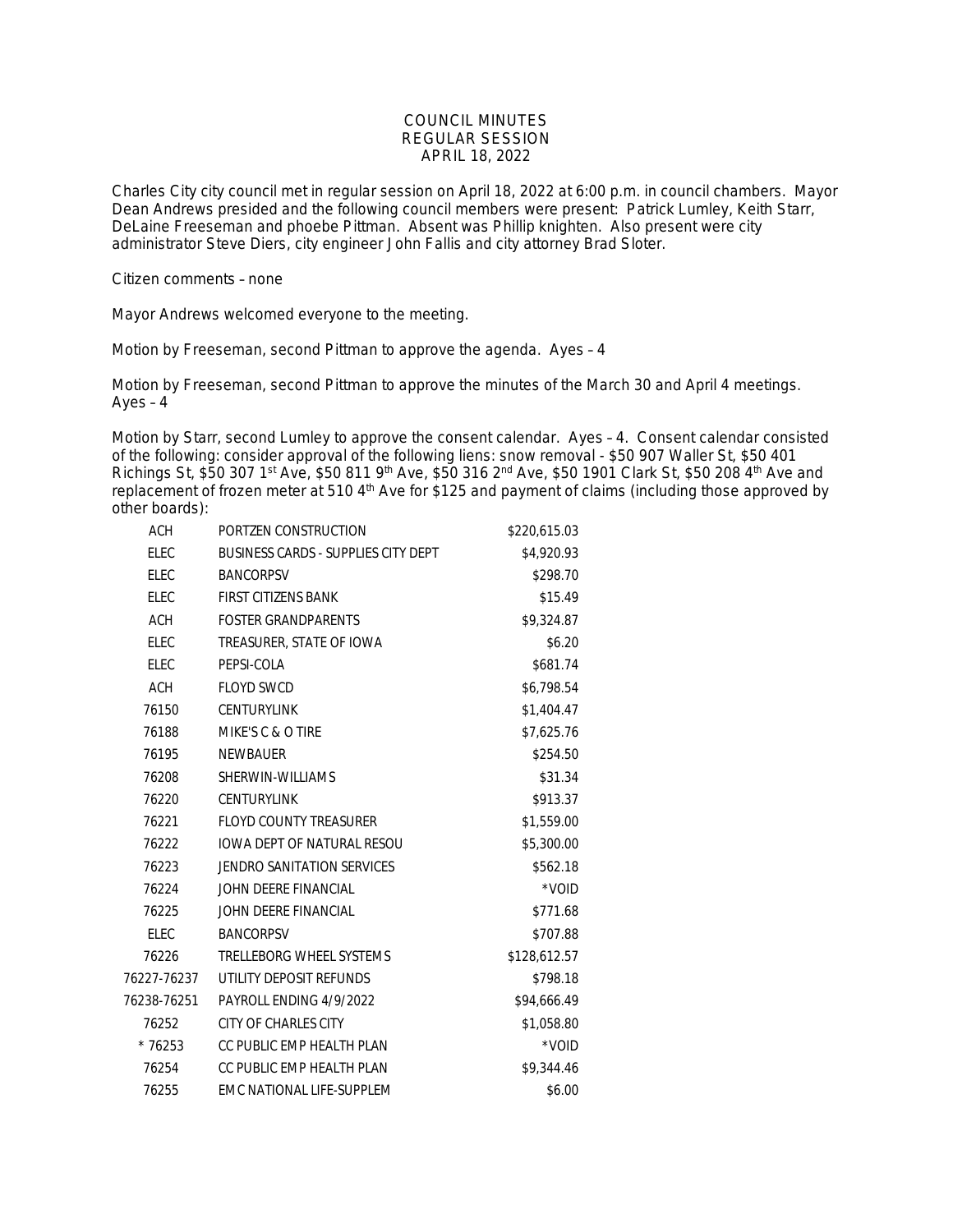| <b>ELEC</b> | <b>COLLECTION SERVICE CENTER</b>    | \$60.00     |
|-------------|-------------------------------------|-------------|
| <b>ELEC</b> | EFTPS (PAYROLL TAXES)               | \$25,702.50 |
| ELEC        | <b>FAMILY COMM CREDIT UNION</b>     | \$1,683.00  |
| ELEC        | <b>ICMA MEMBERSHIP RENEWALS</b>     | \$2,616.51  |
| 76256       | ABSOLUTE SCIENCE                    | \$350.00    |
| 76257       | AMAZON CAPITAL SERVICES             | \$1,742.95  |
| 76258       | BAKER & TAYLOR BOOKS, SERV          | \$2,872.15  |
| 76259       | <b>BAKER &amp; TAYLOR ENTERTAIN</b> | \$188.53    |
| 76260       | <b>BOOK FARM LLC</b>                | \$284.49    |
| 76261       | <b>BRENNA LACY</b>                  | \$400.00    |
| 76262       | <b>BRIAN FOX</b>                    | \$256.00    |
| 76263       | CANON FINANCIAL SERVICES I          | \$69.32     |
| 76264       | CAROL CASE                          | \$1,138.20  |
| 76265       | CC PUBLIC EMP HEALTH PLAN           | \$4,432.97  |
| 76266       | CENTER POINT LARGE PRINT            | \$198.66    |
| 76267       | CC CHAMBER OF COMMERCE              | \$15.00     |
| 76268       | <b>COREY HAWKE</b>                  | \$389.00    |
| 76269       | DEMCO INC                           | \$196.47    |
| 76270       | <b>GALE</b>                         | \$156.12    |
| 76271       | <b>GORDON FLESCH COMPANY</b>        | \$84.00     |
| 76272       | <b>HEATHER GUDENKAUF</b>            | \$64.38     |
| 76273       | <b>HY-VEE INC</b>                   | \$310.69    |
| 76274       | INGRAM LIBRARY SERVICES             | \$44.94     |
| 76275       | KANOPY INC                          | \$83.00     |
| 76276       | <b>MEDIACOM</b>                     | \$342.99    |
| 76277       | MEREDITH HAMM                       | \$1,200.00  |
| 76278       | MIDAMERICAN ENERGY                  | \$3,018.51  |
| 76279       | MODERN MARKETING INC                | \$433.17    |
| 76280       | <b>QC CLOWN AROUND</b>              | \$350.00    |
| 76281       | SCHUETH ACE HARDWARE                | \$16.97     |
| 76282       | <b>STACEY LEERHOFF</b>              | \$113.29    |
| 76283       | STAPLES ADVANTAGE                   | \$193.82    |
| 76284       | UNIQUE COUNTRY STORE                | \$300.00    |
| 76285       | VISA                                | \$588.86    |
| 76286       | AMERICAN MEDICAL RESPONSE           | \$7,291.67  |
| 76287       | ATLANTIC COCA-COLA BOTTLIN          | \$611.38    |
| 76288       | BREITBACH OFFICE LLC                | \$50.00     |
| 76289       | BRUENING ROCK PRODUCTS INC          | \$1,040.73  |
| 76290       | CARQUEST AUTO PARTS                 | *VOID       |
| 76291       | CAROUEST AUTO PARTS                 | \$2,012.39  |
| 76292       | CEDAR RIVER SOFTWARE                | \$4,800.00  |
| 76293       | CEDAR VALLEY SEMINARY               | \$100.00    |
| 76294       | <b>CENTURYLINK</b>                  | \$51.88     |
| 76295       | <b>CHAPTER 3 DESIGN LLC</b>         | \$312.50    |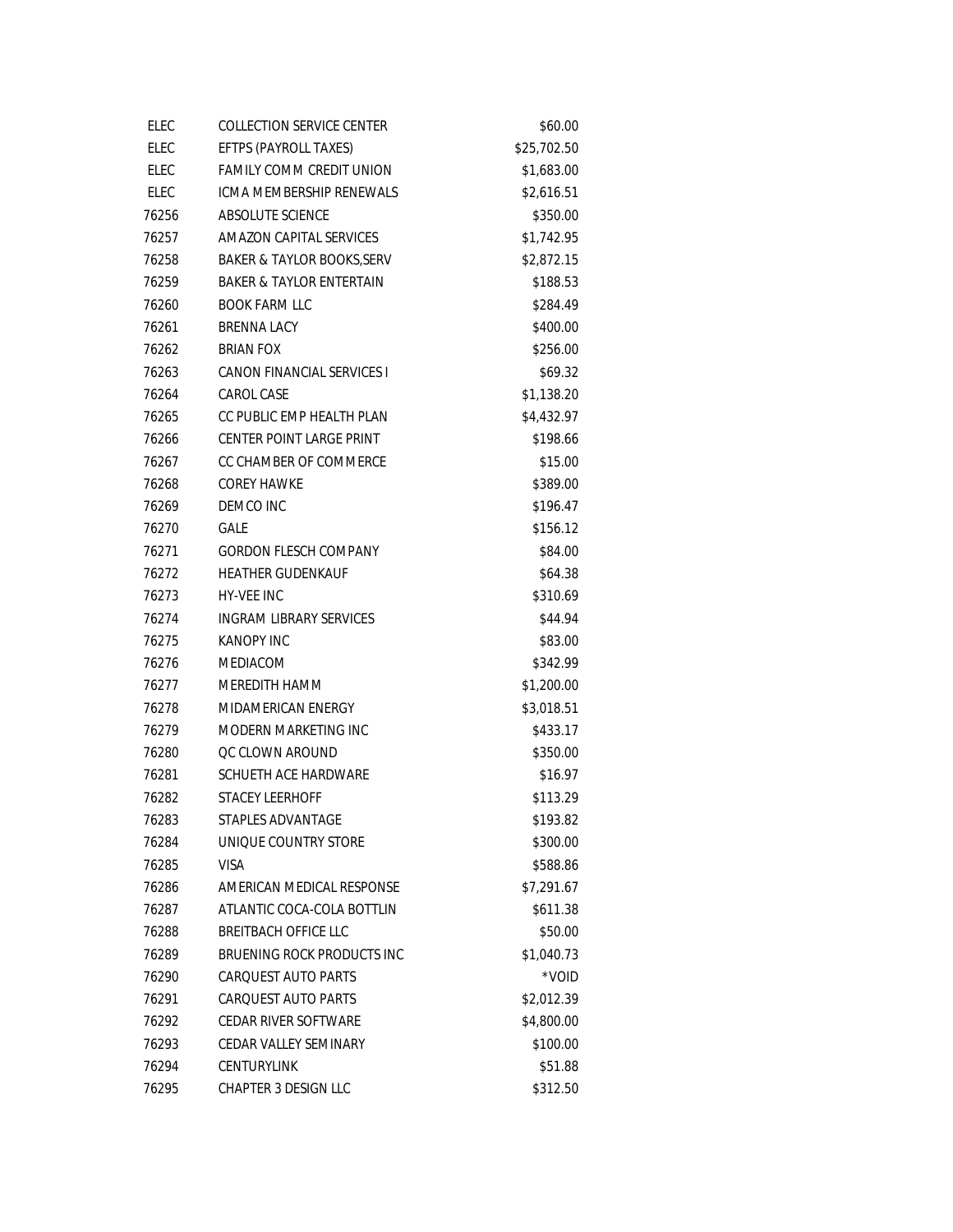| 76296 | <b>CINTAS</b>                                   | \$118.81    |
|-------|-------------------------------------------------|-------------|
| 76297 | CINTAS CORPORATION                              | \$154.92    |
| 76298 | CONTINENTAL RESEARCH CORP                       | \$298.90    |
| 76299 | CROELL INC                                      | \$223.40    |
| 76302 | DOG WASTE DEPOT                                 | \$171.98    |
| 76303 | <b>ENVIRONMENTAL PRODUCTS &amp; ACCESSORIES</b> | \$466.31    |
| 76304 | ERIC WHIPPLE                                    | \$17.00     |
| 76305 | <b>FAREWAY STORE</b>                            | \$15.52     |
| 76306 | FLOYD CO MEDICAL CENTER CL                      | \$304.00    |
| 76307 | <b>FLOYD COUNTY AUDITOR</b>                     | \$7,569.36  |
| 76308 | <b>FLOYD COUNTY RECORDER</b>                    | \$47.00     |
| 76309 | <b>FLOYD COUNTY TREASURER</b>                   | \$256.00    |
| 76310 | <b>GHD SERVICES INC</b>                         | \$469.43    |
| 76311 | <b>GRAINGER</b>                                 | \$456.53    |
| 76313 | <b>HAWKINS INC</b>                              | \$7,985.18  |
| 76314 | HUBER SUPPLY CO INC                             | \$130.00    |
| 76315 | <b>IOWA ASSOC MUNICIPAL UTILITIES</b>           | \$7,023.22  |
| 76316 | <b>IDOT-CASHIER'S OFFICE</b>                    | \$491.91    |
| 76317 | <b>IOWA LAW ENFORCEMENT ACADEMY</b>             | \$150.00    |
| 76318 | <b>IMAGETEK OPERATIONS LLC</b>                  | \$3,108.96  |
| 76319 | <b>IOWA ONE CALL</b>                            | \$27.60     |
| 76320 | <b>IOWA STATE UNIVERSITY</b>                    | \$90.00     |
| 76321 | JENDRO SANITATION SERVICES                      | \$51,836.86 |
| 76322 | <b>JENDRO SANITATION SERVICES</b>               | \$249.90    |
| 76323 | <b>JENNIFER LANTZ</b>                           | \$613.66    |
| 76324 | <b>JOHN JENKINS</b>                             | \$10.00     |
| 76325 | JOHNSON PAINTING                                | \$1,325.00  |
| 76326 | KABRICK DISTRIBUTING CO                         | \$973.50    |
| 76327 | <b>KEYSTONE LABORATORIES</b>                    | \$913.34    |
| 76328 | KJ DESIGNS LLC/JTEE'S DESI                      | \$1,586.00  |
| 76329 | KWIK TRIP INC                                   | \$22.47     |
| 76330 | LARRY ELWOOD CONSTRUCTION                       | \$4,195.00  |
| 76331 | <b>LEAF</b>                                     | \$139.23    |
| 76332 | LEAF                                            | \$129.71    |
| 76333 | LEISURETIME GOLF CARS                           | \$3,000.00  |
| 76334 | <b>LESSIN SUPPLY COMPANY</b>                    | *VOID       |
| 76335 | LESSIN SUPPLY COMPANY                           | \$586.31    |
| 76336 | <b>LESSIN SUPPLY COMPANY</b>                    | \$81.48     |
| 76337 | MACQUEEN EQUIPMENT GROUP                        | \$2,515.16  |
| 76338 | <b>MARCO</b>                                    | \$134.36    |
| 76339 | MC2 INC                                         | \$1,010.50  |
| 76340 | MEDIACOM                                        | \$115.20    |
| 76341 | MICK GAGE PLUMBING & HEATI                      | \$100.00    |
| 76342 | MIDAMERICAN ENERGY                              | *VOID       |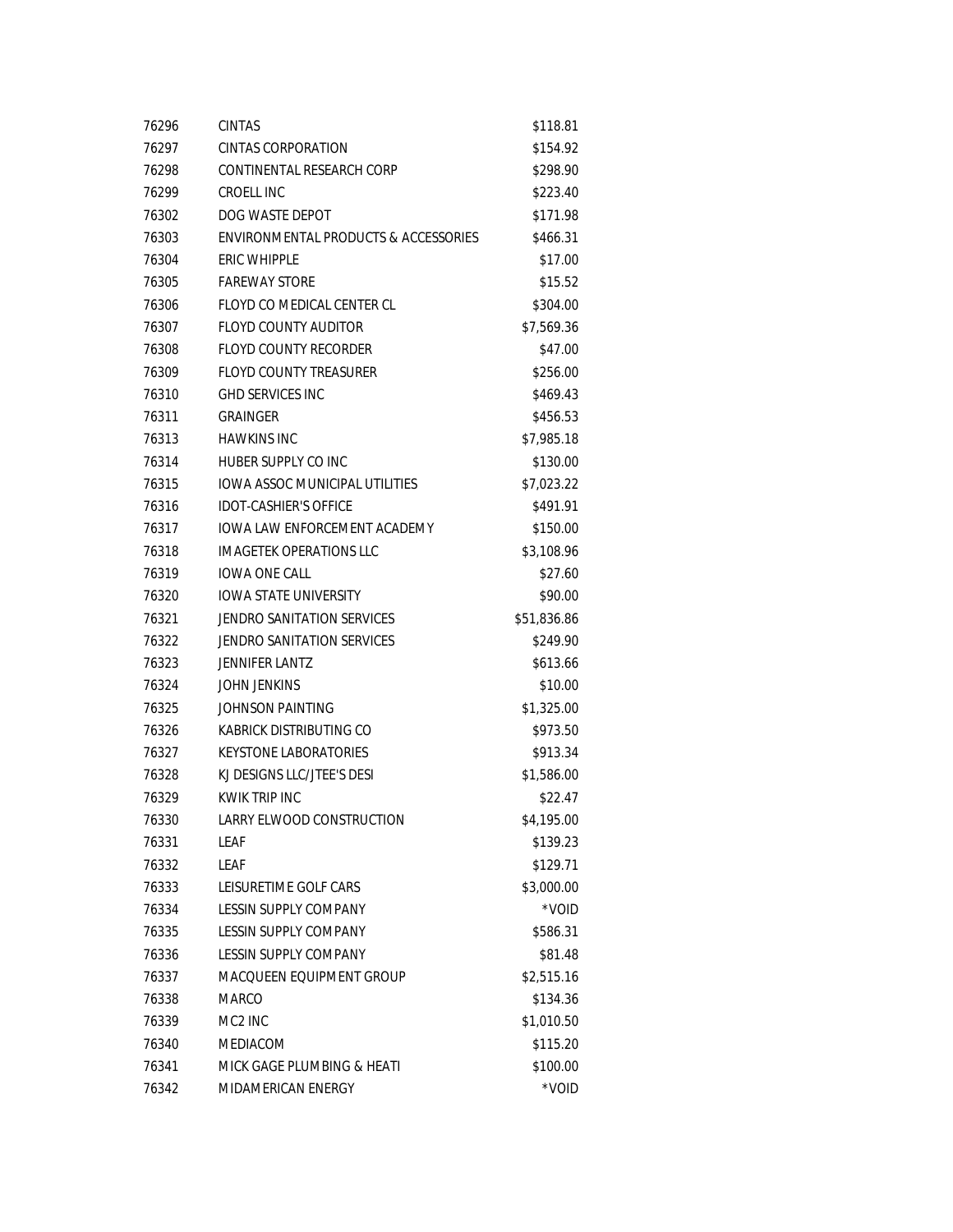| 76343 | MIDAMERICAN ENERGY                   |               | \$720.36       |
|-------|--------------------------------------|---------------|----------------|
| 76344 | MIKE MOLSTEAD MOTORS INC             |               | \$14.07        |
| 76345 | MISSISSIPPI LIME COMPANY             |               | \$8,010.72     |
| 76346 | <b>MOSS ROOFING &amp; INSULATION</b> |               | \$3,839.00     |
| 76347 | NCL OF WISCONSIN                     |               | \$201.94       |
| 76348 | <b>NEW HAMPTON TRIBUNE</b>           |               | \$44.00        |
| 76349 | <b>NEWBAUER INC</b>                  |               | \$22.55        |
| 76350 | <b>NIACOG</b>                        |               | \$1,585.87     |
| 76351 | NOAH, SMITH, SCHUKNECHT & SL         |               | \$4,262.00     |
| 76352 | THE NORTHWAY CORPORATION             |               | \$318.30       |
| 76353 | PACKARD ELECTRIC INC                 |               | \$2,873.70     |
| 76354 | PERRY NOVAK ELECTRIC INC             |               | \$85.00        |
| 76355 | <b>QUILL CORPORATION</b>             |               | \$71.86        |
| 76356 | ROCKMOUNT RESEARCH & ALLOY           |               | \$200.29       |
| 76357 | <b>SALT</b>                          |               | \$15.00        |
| 76358 | SURVEYING AND MAPPING LLC            |               | \$75.00        |
| 76359 | SCHUETH ACE HARDWARE                 |               | \$599.82       |
| 76360 | SISSON & ASSOCIATES INC              |               | *VOID          |
| 76361 | SISSON & ASSOCIATES INC              |               | *VOID          |
| 76362 | SISSON & ASSOCIATES INC              |               | \$459,730.00   |
| 76363 | SRIXON/CLEVELAND GOLF/XXIO           |               | \$245.67       |
| 76364 | STAR EQUIPMENT LTD                   |               | \$1,024.00     |
| 76365 | STATE OF IOWA--TREASURER             |               | \$215.00       |
| 76366 | SUPERIOR LUMBER INC                  |               | \$16.48        |
| 76367 | <b>T&amp;K TRACTOR REPAIR LLC</b>    |               | \$1,311.84     |
| 76368 | <b>TERRACON CONSULTANTS INC</b>      |               | \$826.50       |
| 76369 | TITAN MACHINERY-DES MOINES           |               | \$67.72        |
| 76371 | <b>TRIUMPH SURPLUS LLC</b>           |               | \$20.55        |
| 76372 | UNIQUE COUNTRY STORE                 |               | \$695.00       |
| 76374 | US CELLULAR OF CHARLES CITY          |               | \$270.99       |
| 76375 | VAN WERT COMPANY                     |               | \$250.00       |
| 76376 | <b>WEX BANK</b>                      |               | \$10,075.23    |
| 76377 | WISCONSIN INDEPENDENT NETW           |               | \$1,200.00     |
|       | <b>MIDWEST TAPES</b>                 |               | \$143.68       |
|       |                                      | <b>TOTAL:</b> | \$1,160,591.07 |

March Receipts – Gen – 98142.73, Petty Cash – 50.00, P/R C/I-23.19, H/M-29874.51;RAGBRAI-.17,RUT-46190.12,EmpBen-35328.75,CVTC-193204.59,Emerg-2045.21,OptTx-137135.38,TIF-7100.15,AmerRescue-535.99,FGP-25076.75,pubHous-75181.95,Sect8-86383.37,'18Rehab-64920.00,DebtServ-13796.42,'21CapFnd-58073.96,Water-299354.23,Sewer-129464.72,WasteFnd-58798.47,Transit-5127.39,SWU-17077.98,FireExt-244.50 March Disbursements – Gen -284724.57,PettyCash-100.00,RAGBRAI-4548.00,RUT-115433.06,EmpBen-114507.24,CVTC-9012.38,slibrTr-167.16,FGP-23271.56,PubHous-76494.39,Sect8-68447.54,Cable-474.98,'21CapFnd-58073.96,FibertoHome-539.62,IPC-4775.32,Water-104689.94,Sewer-86494.73,WWTPExp—33207.99,WasteFnd-53089.18,Transit-35326.48,SWU-4710.53,FireExt-27.98 Mayor Andrews is recommending appointing Krista Noah to fill the vacancy left by the death of Bill Wohlers on the board of adjustment. Motion by Starr, second Lumley to approve. Ayes 4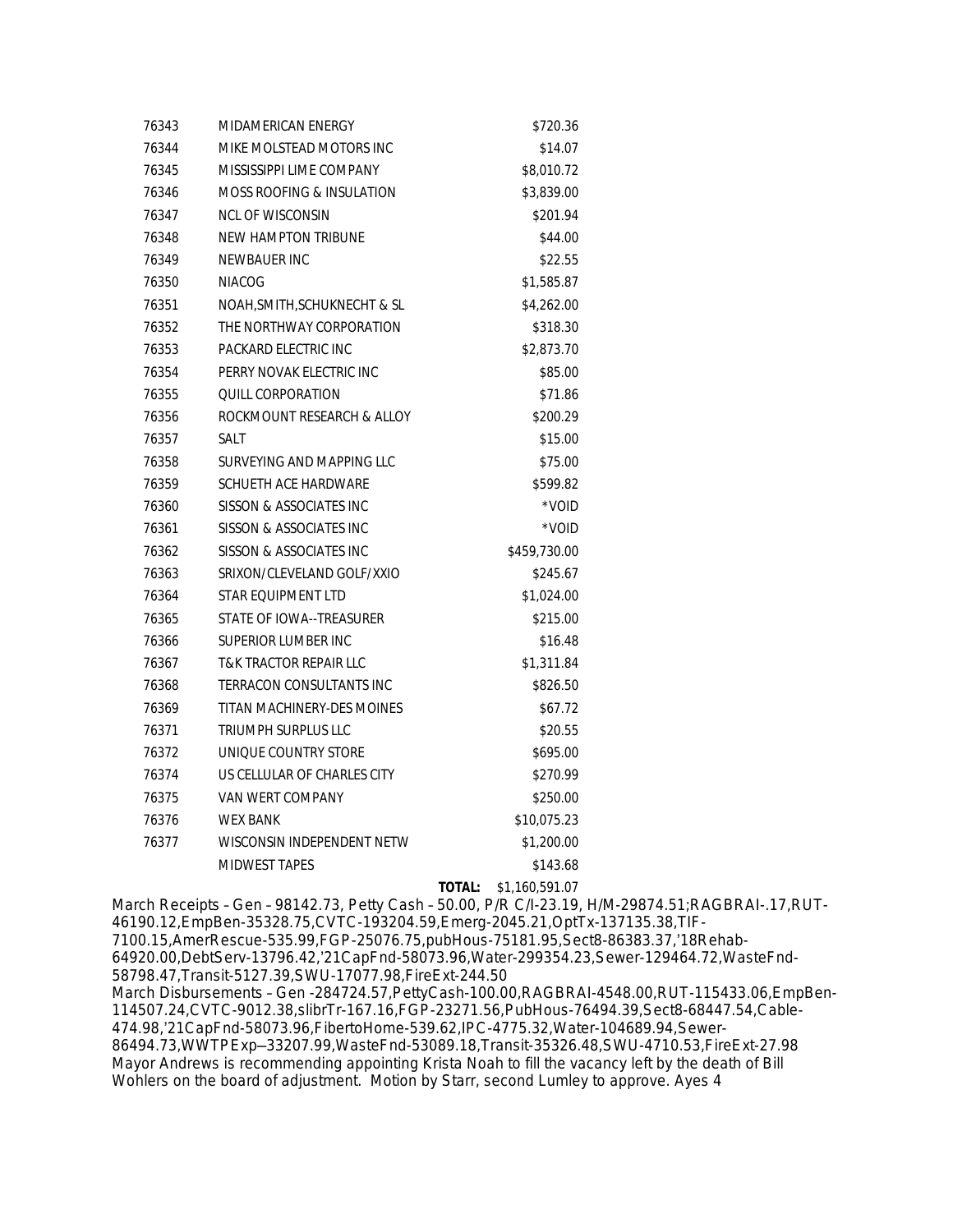Mayor is also recommending appointing Rachel Mack to replace Darci Tracy on the library board. Motion by Pittman, second Freeseman to approve. Ayes – 4

A proclamation for Elks Youth Week for the first week in May was presented. Motion by Freeseman, second Pittman to approve. Ayes – 4

Craig Hamm was present to request street closures for the Corvette car show on June 25. The closures will be the same as the past as follows: North Jackson and Kelly Street around Central park from 8:00 a.m. to 2:00 p.m. Motion by Freeseman, second Pittman to approve. Ayes -4

Bob Ingram from Sisson and Associates was present to review the renewal of the city's insurance package. The cyber security premium has increased from \$2850 to \$5250. This is mainly due to the large increase in cyber claims nationwide by municipalities. There were a couple of adjustments after this was reviewed at the planning session and the new package premium is \$309,224 with work comp coming in at \$144,602. As discussed at the planning session, the package increase was due mainly to increase in property values to keep up with replacement costs. Motion by Freeseman, second Starr to approve the renewal package. Ayes – 4.

Second reading of Ordinance 1158 regarding permits for dumpsters was presented. This would only cover dumpsters that are set on the ground, not dump trailers, since they are licensed. The city is asking that all dumpsters have reflective tape put on them to help be more visible, especially at night. Jeff Pichel, from LJP, was present and stated that he is in favor of this change. LJP just bought out Jendro and they are the city's garbage hauler. Motion by Freeseman, second Pittman to approve the second reading of Ordinance 1158. Ayes – 4. Council member Freeseman read the ordinance.

A facade application has been received from diamond Restoration located at 625 Main St. It is for painting of the exterior and replacement of some faux brick panels on the front. They are asking for \$4,450 which is 50% of the total. Council member Freeseman introduced Resolution 50-22 entitled, "RESOLUTION APPROVING FUNDING FOR A PROJECT AT 625 N. MAIN SUBMITTED TO THE CITY OF CHARLES CITY FAÇADE PROGRAM" and moved for adoption. Second to adopt Pittman. Resolution duly passed on roll call vote as follows: Ayes – Starr, Lumley, Freeseman, Pittman, Nays – none

A facade application has been received from Stewart Realty located at 503 Kelly St. The project includes replacement of the windows and repairs to the patio trellis overhang. There is not enough in this year's Façade funds for this project but it can wait until after July 1 to be paid and come out of FY23. As long as Stewart knows they will be funded, they can get started on the project now. The total cost of the project is \$43,940 and they are asking for the maximum amount of \$10,000. Council member Starr introduced Resolution 51-22 entitled, "RESOLUTION APPROVING FUNDING FOR A PROJECT AT 503 KELLY STREET SUBMITTED TO THE CITY OF CHARLES CITY FAÇADE PROGRAM" and moved for adoption. Second to adopt Pittman. Resolution duly passed on roll call vote as follows: Ayes – Starr, Lumley, Freeseman, Pittman. Nays – none

Pay estimate #30 for the WRRF project has been submitted from Portzen Construction. The amount is \$220,615.03 and is mainly for demolition and site work. Fox Engineering has reviewed this request and is recommending payment. Council member Freeseman introduced Resolution 52-22 entitled, "RESOLUTION APPROVING PAY ESTIMATE #30 FOR WATER RESOURCE RECOVERY FACILITY PROJECT" and moved for adoption. Second to adopt Pittman. Resolution duly passed on roll call vote as follows: Ayes – Starr, Lumley, Freeseman, Pittman. Nays – none.

The city is required to submit quarterly reports on the ARPA funding that has been received. The Federal government is suggesting that cities choose the lost revenue option for their funding, the reporting will be much easier that way. Motion by Pittman, second Lumley to utilize the lost revenue option for reporting ARPA funding. Ayes – 4

Property located t 1800 Rolfing has been identified for purchase by the citizen. This nuisance property had some complicated ownership issues which have now been resolved by staff. The purchase price of \$9500 includes an additional 15 feet of property so that once the structure is removed,it will be a buildable